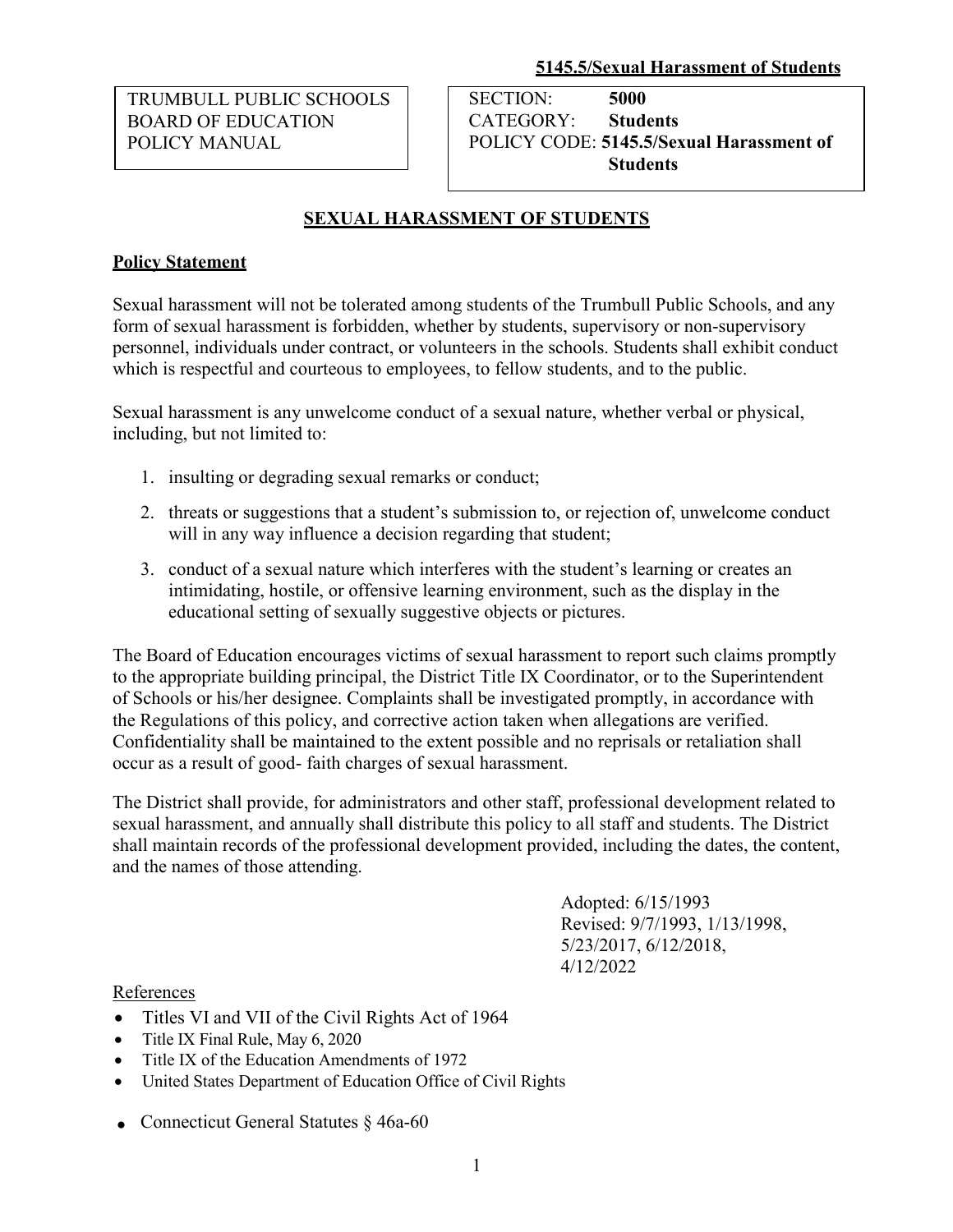#### **5145.5/Sexual Harassment of Students**

- Trumbull Board of Education Policy Code 0521: Non-Discrimination  $\bullet$
- Trumbull Board of Education Policy Code 4118.112: Sexual Harassment •
- Trumbull Board of Education Policy 5131: Student Standard of Conduct  $\bullet$
- Trumbull Board of Education Policy Code 6121: Non-Discrimination in Instruction/ Classroom •
- Trumbull Board of Education Policy Code 6161.1: Selection of Instructional Material  $\bullet$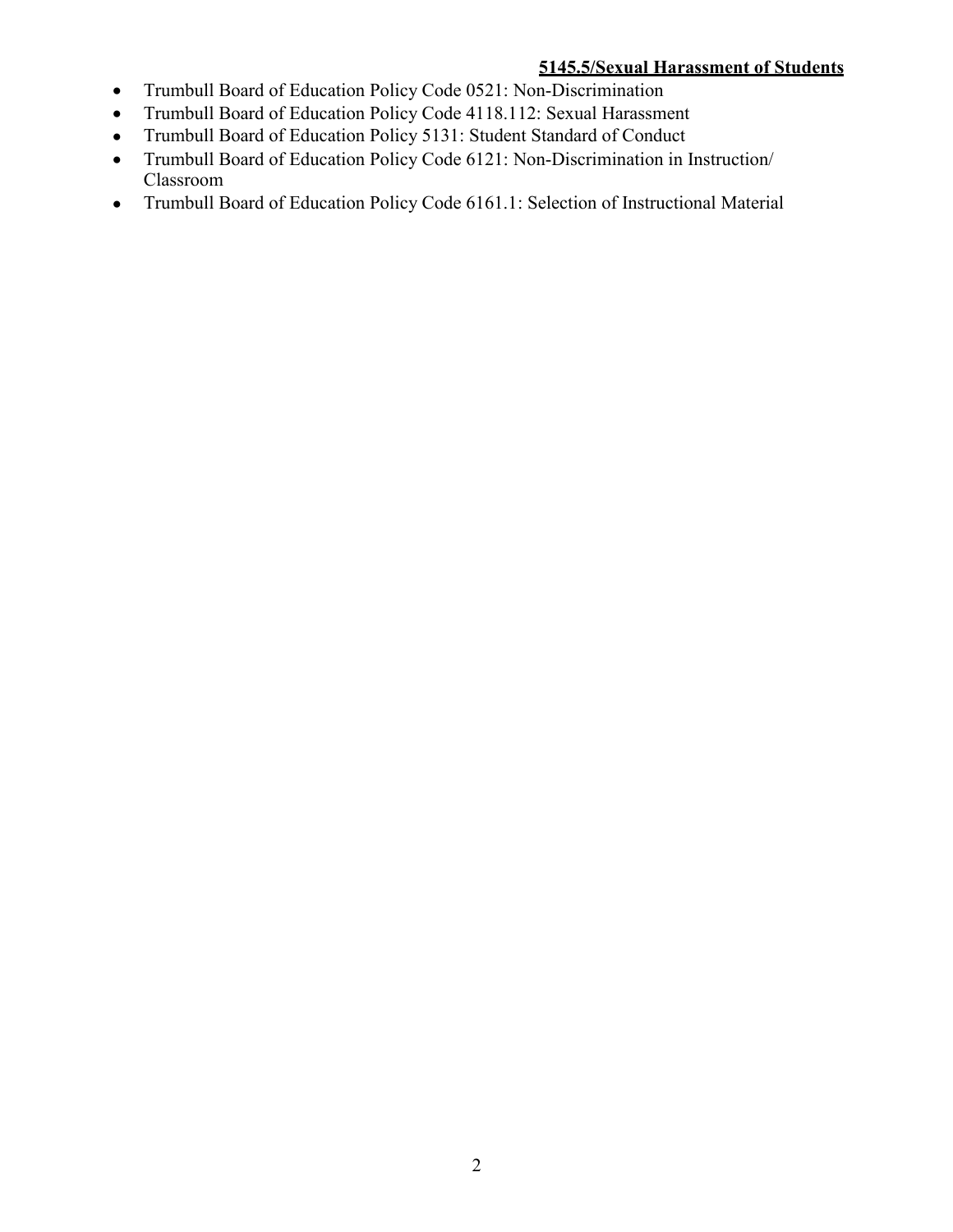## **Regulations**

- 1. If a student believes that he/she/they is being or has been sexually harassed, the student is encouraged to immediately inform the harasser that his/her/their behavior is unwelcome, offensive, in poor taste, unprofessional, and/or highly inappropriate.
- 2. As soon as a student believes that he/she/they has been subjected to sexual harassment, he/she/they should make a written complaint to the building principal and/or the building principal's designee. If the building principal is the subject of the complaint, the student should make the complaint to the District Title IX Coordinator, or Superintendent of Schools or his/her designee.
- 3. The complaint should state the:
	- (a) Name of the complainant;
	- (b) Date of the complaint;
	- (c) Date of the alleged harassment;
	- (d) Name or names of the alleged harasser or harassers;
	- (e) Location where such alleged harassment occurred; and
	- (f) Details of the circumstances constituting the alleged harassment, including witnesses, if any.
- 4. Any student who makes an oral complaint of harassment to any of the above-mentioned personnel will be provided a copy of this regulation and will be instructed to make a formal written complaint pursuant to the above procedure. In appropriate circumstances, due to the age of the student making the complaint, a parent or guardian of the Title IX Coordinator may be permitted to fill out the form, on the student's behalf.
- 5. If the complainant is a minor student, the person to whom the complaint is given should consider whether a child abuse report should be completed.
- 6. All complaints are to be forwarded immediately to the Principal or designee unless that individual is the subject of the complaint, in which case the complaint should be forwarded directly to the Title IX Coordinator. In addition, a copy of any complaint filed shall also be forwarded to Superintendent or his/her designee.
- 7. If possible, within five (5) working days of receipt of the complaint, the Title IX Coordinator or Principal or designee shall initiate the District's Title IX Grievance/Investigation Process to commence an effective, thorough, objective and complete investigation of the complaint. The investigator shall consult with all individuals reasonably believed to have relevant information, including the student and the alleged harasser(s), any witnesses to the conduct, and victims of similar conduct that the investigator reasonably believes may exist. The investigation shall be free of stereotypical assumptions about either party. The investigation shall be carried on discretely, maintaining confidentiality insofar as possible while still conducting an effective and thorough investigation. Throughout the entire investigative process, the due process rights of the alleged harasser(s) will be upheld.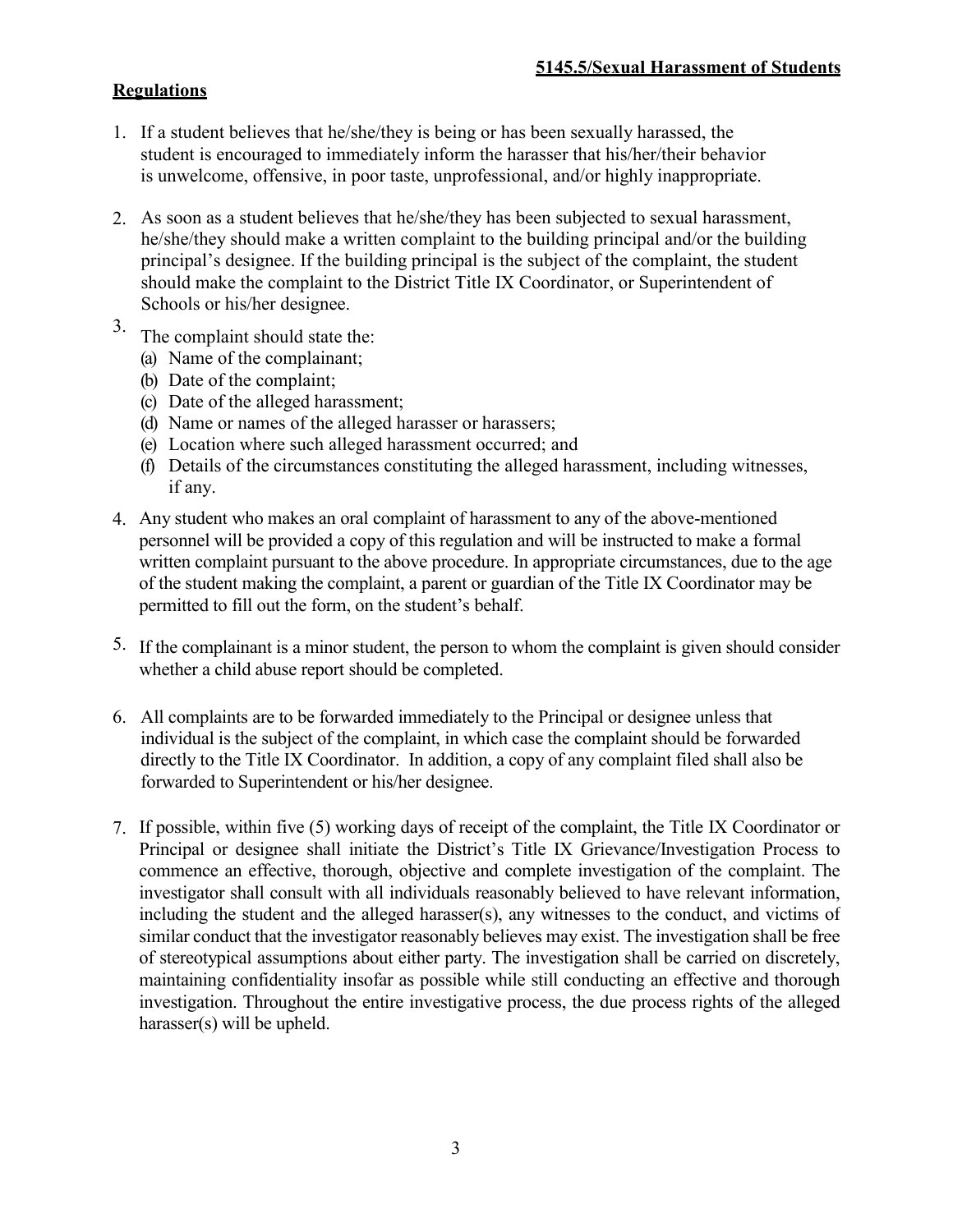#### **5145.5/Sexual Harassment of Students**

- 8. Any student who makes a complaint shall be notified of the District's intent to investigate the complaint. In the event the student requests confidentiality or that an investigation not be conducted, the District will take reasonable steps to investigate and respond to the complaint to the extent possible, given the request for confidentiality or that the District not investigate the complaint. If the student insists that his/her/their personally identifiable information not be shared with the alleged perpetrator, the student will be informed that the District's ability to investigate and/or take corrective action may be limited.
- 9. Upon receipt of a sexual harassment or sex discrimination complaint, the Title IX Coordinator shall provide the formal complaint to a trained Title IX investigator to commence an investigation of the complaint. The Title IX Investigator and decision-maker shall:
	- a) offer to meet with the complainant within ten (10) school days to discuss the nature of the complaint, identify individuals the complainant believes has relevant information, and obtain any relevant documents the complainant may have;
	- b) provide the complainant with a copy of the Board's sexual harassment policy and accompanying regulations;
	- c) consider whether any interim measures may be appropriate to protect the alleged victim, pending the outcome of the investigation;
	- d) investigate the factual basis of the complaint, including, as applicable, conducting interviews with individuals deemed relevant to the complaint;
	- e) consider whether alleged sex discrimination or sexual harassment has created a hostile school environment, including consideration of the effects of off-campus conduct on the school;
	- f) communicate promptly the outcome of the investigation in writing to the Title IX decision-maker to any individual properly identified as a party to the complaint (to the extent permitted by state and federal confidentiality requirements), The decisionmaker, in a written notice, shall include a finding whether the complaint was substantiated and if so, shall identify, to the extent possible, how the district will remedy the discrimination or harassment, adhering to the requirements of state and federal law;
	- g) when sex discrimination or sexual harassment has been found, take steps that are reasonably calculated to end the discrimination, take corrective and/or disciplinary action aimed at preventing the recurrence of the harassment or discrimination, as deemed appropriate by the Superintendent or his/her designee, and take steps to remedy the effects of the sex discrimination or sexual harassment;
	- 10. The decision-maker shall make a written report summarizing the results of the findings of the investigation and proposed disposition of the matter, and shall provide copies to the complainant and the alleged harasser(s,) who shall have at least ten days to review the collected and provided material before any determination is reached regarding responsibility.